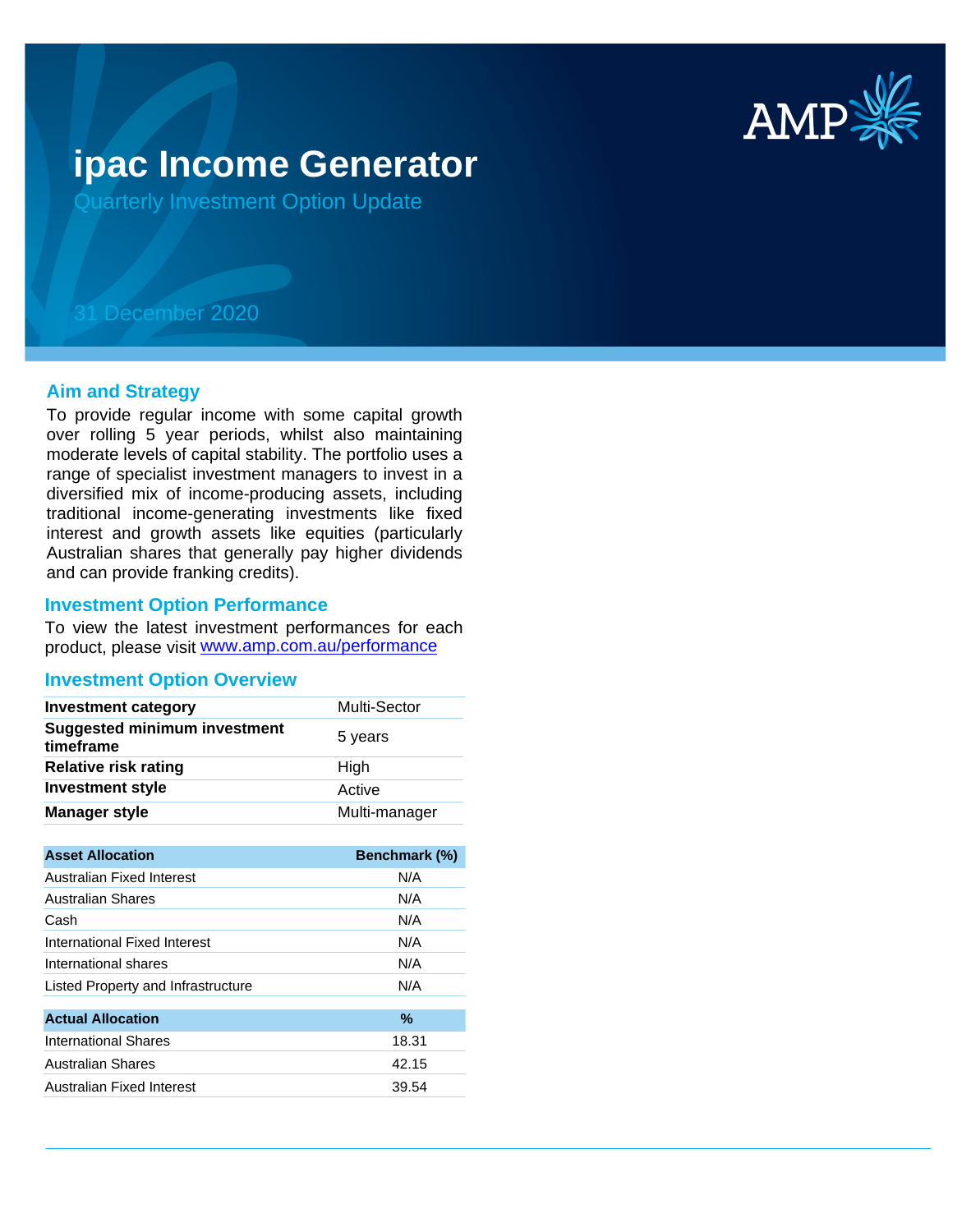# **Fund Performance**

The Fund produced a modest positive return in January. After a strong start to the year, Australian equity markets experienced some volatility late in the month but finished in marginally positive territory. The Fund's Australian share strategies outperformed the market. Similarly, while global and Australian bond markets also lost ground, the Fund's corporate bond holdings managed to make small positive contributions, as did the Fund's community infrastructure assets. Our listed infrastructure and global shares holdings however made small negative contributions.

# **Portfolio Positioning**

There were no major asset allocation changes over the month.

## **Market Review**

December saw some closure and improved visibility on issues that had been weighing on the market for most of 2020. Despite further COVID-19 waves, breakouts and new strains, tangible plans for vaccine rollouts in 2021 showed an improved path to normalcy. In Europe, a Brexit deal was finally agreed and signed. All-in-all, the global environment imparted a more positive backdrop at the tail-end of the year which kept equity markets supported. However, many equity markets now look stretched and signs of excessive optimism have been reflected in IPOs often trading significantly above their launch valuations, with sketchy or sometimes zero profitability.

Ahead of the US presidential election global equities exhibited mixed performance as the initial acrimonious presidential debate impacted market certainty and support. After a protracted count, Democratic candidate Joe Biden won the election, although it took significant time for the Trump administration to tacitly accept defeat and agree to co-operate with a transition of power. Post the US election, global equity markets were buoyed by increased political certainty and positive news on several viable COVID-19 vaccines.

Global markets will be looking ahead to 2021 hoping than the impact of 2020 will be able to be reversed as soon as possible once vaccine programmes start to make their full effect felt.

## **Outlook**

Global economies continue to improve on the back of the positive trends in medical progress, economic reopenings, and supportive government and central bank policies. Australia looks especially well placed, given imminent vaccine rollouts and earnings improvements that should lead to better dividend payments in 2021. Current opportunities appear to be in areas like mining, however banks are also on an improving trend and should reclaim some of their ground lost in 2020. The Fund remains focused in the near-term on capturing these opportunities.